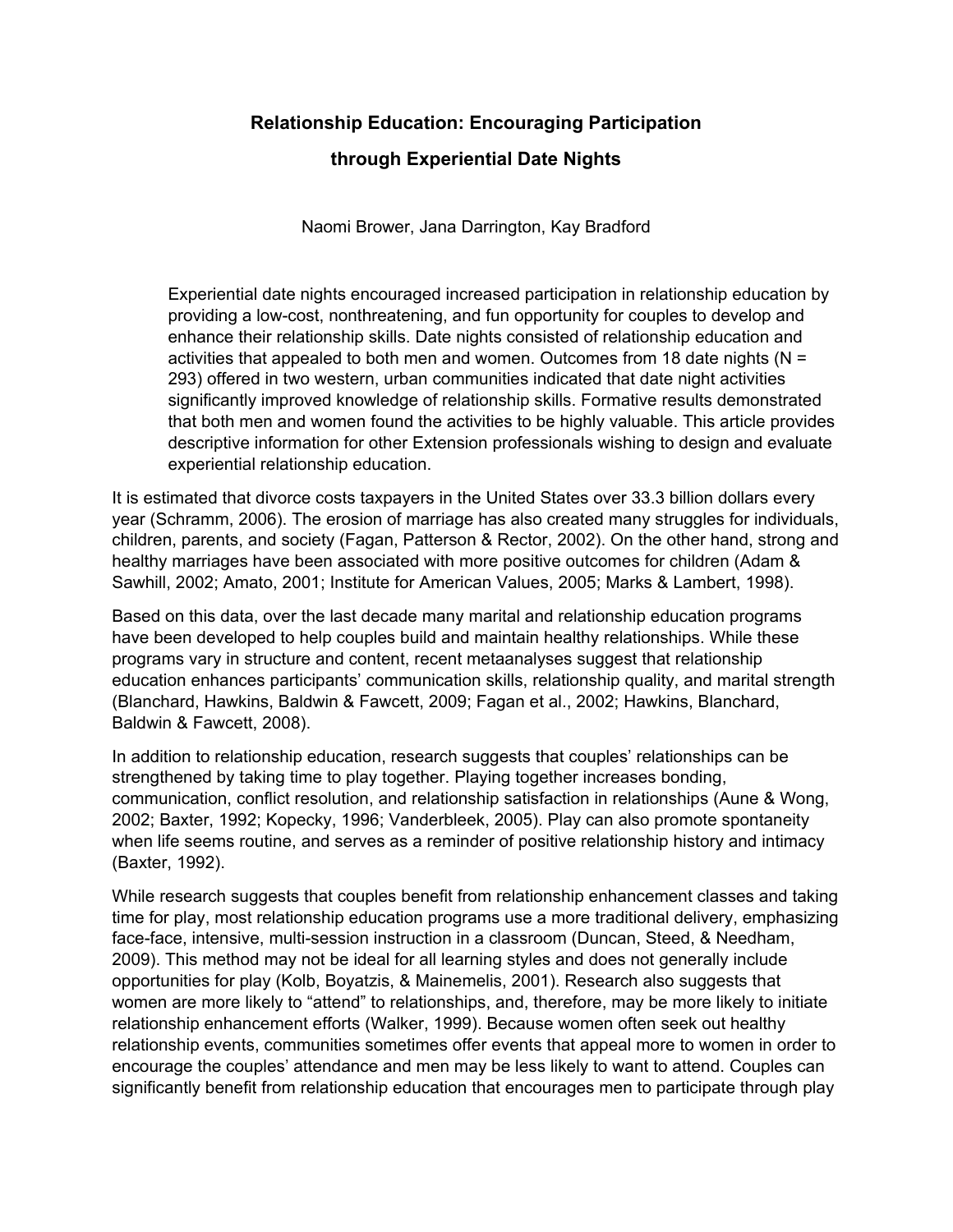and fun-filled interaction, rather than a traditional method of education which appeals mainly to women.

Relationship date nights were created to encourage attendance by couples who might not attend traditional marital relationship enhancement activities. Date nights were purposefully planned to provide hands-on experiential activities where couples could learn and apply principles of happy relationships in a fun setting, and . Efforts were also made to specifically target men with activities that they and their partners would find enjoyable.

## **Objective**

The goal of this paper is to provide a program model by documenting methods and initial findings from relationship date nights in two communities, so that this program can be replicated by Extension agents in similar settings.

### **Method**

The intent of relationship date nights was to provide inexpensive and fun activities designed to appeal to couples. Additionally, the experiential learning atmosphere encouraged couples who may not normally have attended relationship education to participate, and it provided opportunities to introduce them to marriage education in a nonthreatening way.

Participants were recruited or self-selected to participate through advertisements placed in and around various communities.

## **Participants**

Since its inception in Spring 2009, 18 date nights have been held with 293 individuals in attendance, including 118 total participants in one county (5 events) and 175 in another county (11 events). Participants were mostly couples (49% men, 51% women) and most were married (93%), with length of marriage ranging from 5 months to 45 years (78% were in their first marriage). There were also a few dating and engaged couples. About 40% of couples indicated they had no previous relationship education. Most participants were caucasian (95%). The mean age was 36 years, with a median of 3 children, and mean income of \$53,500.

## **Procedures**

Activities for date nights were selected based on participant and community suggestions and previous community support. While activities varied at each event, each date night consisted of a hands-on activity where couples could discover, experience, and/or apply relationship educational principles. At the beginning of the 58 Relationship Education date night, the event facilitator conducted a 10 to 15 minute presentation and participant discussion about a relationship concept connected with the hands-on activity. Some of the activities and correlating relationship education concepts included:

• Adventure Ropes Course: couples participated in rope challenges focusing on trust, reliance, team work, and communication.

• Cooking Classes: couples learned and practiced food preparation skills while rediscovering the value of spending quality time together on a regular basis.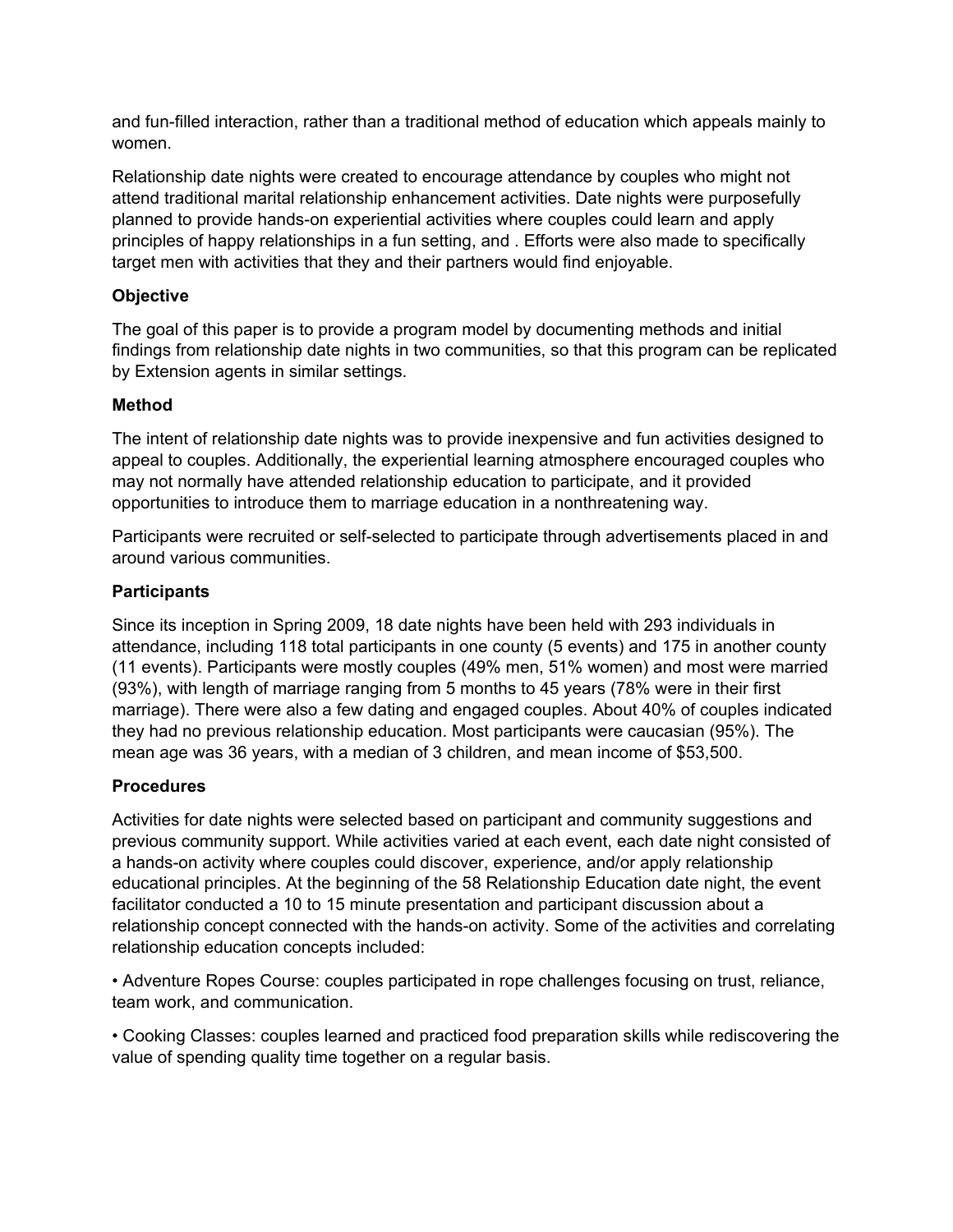• Couples Massage: couples learned how to increase their intimacy and reduce their stress through hands-on instruction from a local massage therapist in a comfortable environment.

• Games Night: couples participated in couple and group games intended to increase communication, problem solving, and/or financial harmony.

• Gardening: couples gained practical knowledge about basic gardening techniques while learning how to grow and nourish their relationship strengths.

• Rock Climbing: couples practiced basic rock climbing skills as a team at a local rock climbing gym.

The focus of the activity was on trust, reliance, and communication. The facilitator encouraged the application and integration of relationship concepts throughout each activity and at the end of each event, couples were provided with relationship enhancement tools such as researchbased books relating to the evening's topic, to encourage further discussion and application of relationship principles. Food was another incentive for participation and refreshments ranged from light snacks, such as cheese and crackers or granola bars, to a full meal, depending upon the activity. Couples also completed an evaluation at the end of each event.

Date nights were generally scheduled on Friday evenings for approximately two hours, between 6:00 and 9:00 p.m., and were held monthly, except for busy months, such as December, when it was anticipated that there would be lower attendance. While couples generally paid for their own activity costs, partnerships with local businesses allowed for activities to be offered at reduced rates. For example, some local businesses offered "two-for-one" deals, or free/reduced fees, for the use of their facilities for date nights. Additionally, various activities would have been too expensive for some couples to participate in without the date night group rate, which provided another incentive for couples to participate in organized date nights.

## **Evaluation**

An evaluation, approved through Utah State University's Institutional Review Board, was given at the end of each date night to identify the impact of each event. This pen-and-paper evaluation tool included demographic information, a posttest-then retrospective-pretest questionnaire, a formative evaluation, and open-ended questions (Marshall, Higginbotham, Harris, & Lee, 2007). The demographic information collected included information such as gender, marital status, household income, racial or ethnic heritage, age, number of children, and number of times divorced. The posttest-thenretrospective-pretest questionnaire asked participants to rate six levels of relationship knowledge before and after the program (e.g., "knowledge of how to listen effectively to a spouse/partner," and "understanding of how to settle disagreements well") on a rating scale from poor (1) to excellent (4). These items reliably measured knowledge of relationship skills ( $\alpha$  = .84 pre and .83 post for men, and .87 pre and .86 post for women). For the formative evaluation, participants rated their perceptions of how valuable the program was using five questions (e.g., "what I learned will help me strengthen my relationship," and "I'd like to take this class in the future"). The rating scale ranged from very low (1) to very high (5). These questions reliably measured program value ( $\alpha$  = .91 for men, and .90 for women). Finally, the last section consisted of an open-ended question. Couples were asked to describe the most important things they learned at the date night activity.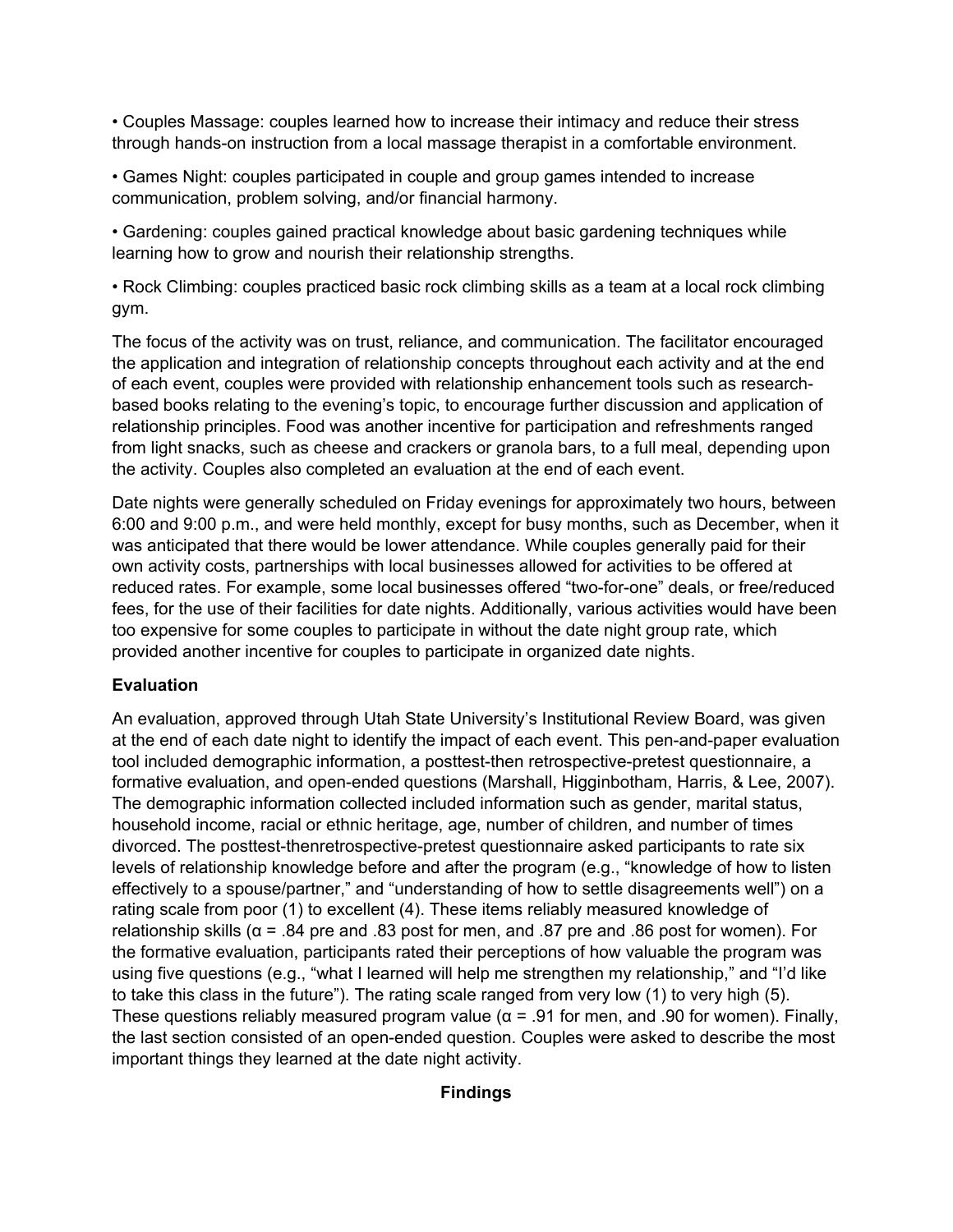### **Summative Evaluation**

Mean scores were calculated separately for men and women. This was done because husbands' and wives' responses were correlated, and separating them accounted statistically for that correlation. As reported in Table 1, men reported a significant increase in relationship knowledge (2.83 pre and 3.18 post, p < .001). Women also reported a significant increase in relationship knowledge (3.00 pre and 3.26 post, p < .001). There was no significant difference in the levels of knowledge between counties.

Table 1. Retrospective Pre-Post Change in Knowledge of Relationship Skills

| Group | Mean         | Pre-Program Post-Program<br>Mean  |            | df  |
|-------|--------------|-----------------------------------|------------|-----|
| Men   | 2.83<br>.50) | $(SD = 3.18 (SD = .49) -11.20***$ |            | 134 |
| Women | 3.00<br>.53) | $(SD = 3.26 (SD = .47))$          | $-8.36***$ | 144 |

| Table 1. Retrospective Pre-Post Change in Knowledge of Relationship Skills |  |  |  |
|----------------------------------------------------------------------------|--|--|--|
|                                                                            |  |  |  |

## **Formative Evaluation**

As mentioned previously, the formative portion of the evaluation requested participants to indicate how valuable the date night was by answering a series of five questions. On a scale of 1 to 5, men's mean rating was 4.23 (SD = .62), and women's mean rating was 4.50 (SD = .57). Thus, both men and women rated the program to be high in value. There was no significant difference in the ratings between counties.

### **Qualitative Data Analysis**

Approximately 200 open-ended responses to the question, "What are the most important things you learned?" were compiled and analyzed for this study using a combination of quasi-statistics and content analysis methods. During analysis, categories began to emerge which highlighted specific topics individuals felt they had gained from the interaction of the evening. As analysis continued, topics were combined to create categories and subcategories, and researchers used common prompt words or phrases from statements to help categorize topics, such as focus on each other, to listen, and working together. In some cases, one response contained multiple topics and was included in more than one category. When a participant provided a new topic, it was often combined within one of the previously created categories, or it highlighted the need to create a new category of topics. After topics were collapsed and expanded and categories created, researchers tallied the total number of responses in each category to understand the most important items participants felt they had learned. In the end, four major categories emerged, which included communication, cooperation/teamwork, time together, and finding joy.

### **Communication.**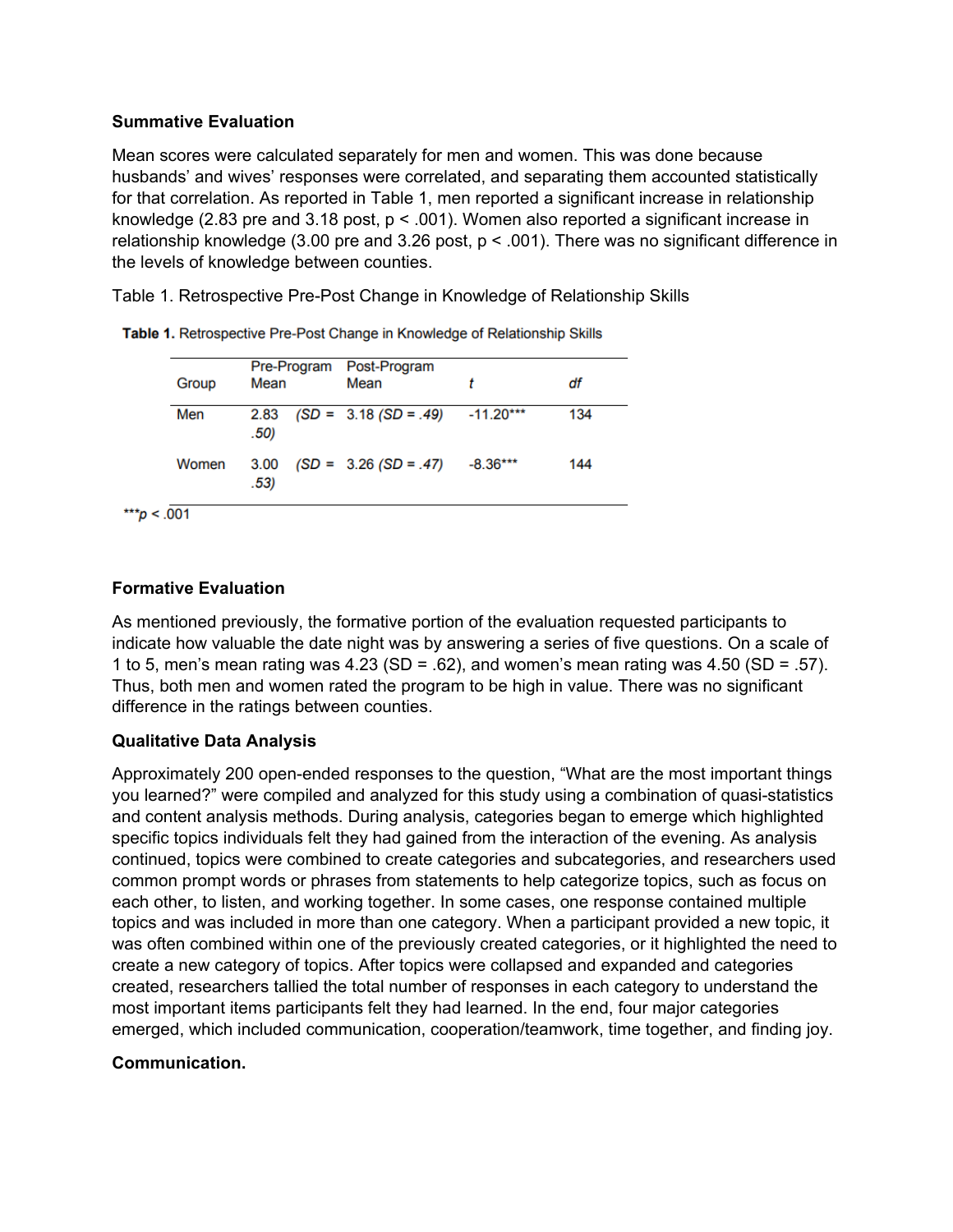Approximately 40% (n = 79) indicated that "communication is key." Responses were divided into several sub-categories including (1) learning to listen and be more effective listeners (e.g., "listen; don't fix things"); (2) learning to understand their partner's communication style (e.g., "how to help each other understand"); and 3) learning to be open-minded while discussing issues (e.g., "develop new ideas for resolving issues"). One respondent indicated that he had gained knowledge on "how to communicate effectively and how to resolve concerns."

## **Cooperation and teamwork.**

Twenty percent  $(n = 40)$  of respondents indicated that cooperation and teamwork were important concepts learned during relationship activities. For example, one participant said they learned "to be patient and work as a team." After a dance class activity, another participant shared, "I learned that I need to let him lead and learn to trust and relax more, while still pulling my own weight." At the end of a couples' cooking class, one participant wrote, "Relationships take work, but it is SO worth it in the end."

## **Time together.**

A third major construct included spending time together ( $n = 38$ ). This included taking time to connect with their partner (e.g., "spending time together as a couple without children helps us to become close"); spending time focusing on their spouse (e.g., "appreciate her beautiful face when she smiles"); and spending quality time together (e.g., "dates do not have to consist only of the movies").

## **Finding joy.**

Finally, responses indicated that participants had a strong desire to find "joy in the journey" during their date night experience ( $n = 34$ ). Many responded about how much fun they had at the activities with their spouse. For example, one participant stated, "I enjoy spending time 'playing' with my sweetheart. Silliness and laughing is a good thing." Other respondents described learned skills, such as massage or cooking techniques, without specifically connecting the new knowledge to a relationship concept. Some responses did not fit in any of the four major categories, but included topics such as gaining awareness of their attitudes or behaviors and how those attitudes affected their partner; learning to try new things; and recognizing that it is okay to ask for assistance. Summary of Findings Experiential date nights encouraged increased participation in relationship education by providing a low-cost, nonthreatening, and fun opportunity for couples to develop and enhance their relationship skills. Date nights consisted of interactive workshops designed to appeal to men and their partners, and also provided relationship education on topics such as communication, spending quality time together, and working together to solve problems. Date nights provided opportunities for couples to strengthen their couple relationship through positive communication, spending time together, having fun together, and working together to accomplish similar goals. Participants were able to significantly increase their knowledge of positive relationship behaviors and how to build stronger and healthier relationships in the future.

Beyond the evaluation results, impacts for this program were measured in a variety of other ways. For example, many couples, after first attending an experiential date night, repeated attendance at second, third, or fourth events. In addition, couples recruited other couples to attend with them. Many couples also began making date plans every Friday night, regardless of whether there was an organized activity or not. Lastly, couples who attended experiential date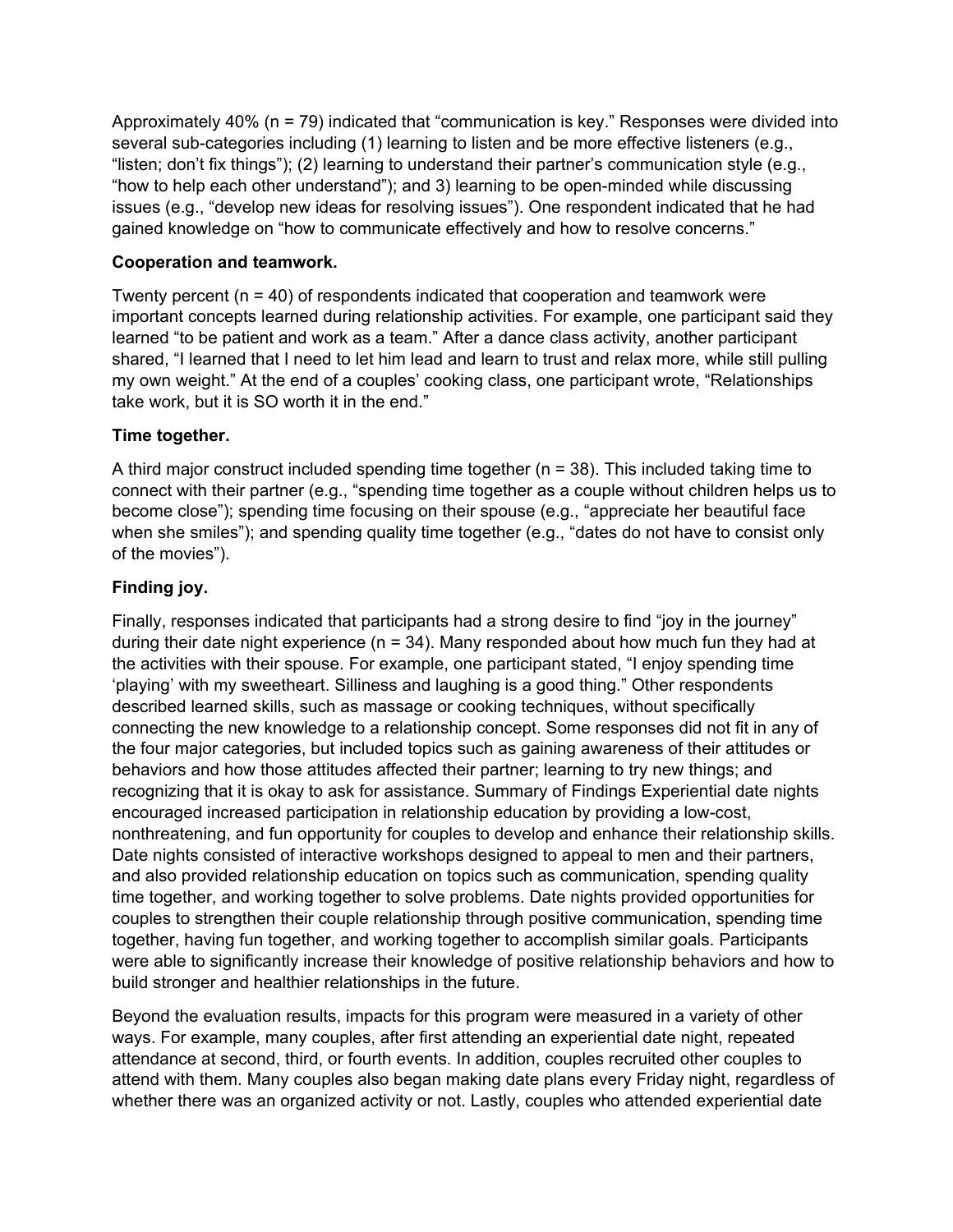nights found companionship and camaraderie with other couples in similar situations, which reinforced participation and led to the development of a network for support and friendship.

#### **Implications for Extension**

Offering date nights through Cooperative Extension expands awareness of Extension programming in the community. Through partnerships and organizations were encouraged to promote Extension events and many participants and organizations requested additional information about Extension offerings through signing up for e-mail updates or newsletters, when these resources were available. This expanded 62 Relationship Education awareness has led many class participants and additional community members to attend a variety of Extension offerings.

### Programming Considerations

The following key considerations may be helpful to consider when planning and implementing similar programming:

Funding. In Utah where this project took place, a portion of TANF (Temporary Assistance to Needy Families) funds was allocated for relationship education, specifically to help individuals and couples develop and sustain healthy relationships. A TANF grant supported date night activities and provided some funding for light refreshments and a relationship enhancement tool for participants, both of which were incentives for participation. Extension professionals desiring to organize date night activities without additional funding could easily do so. For example, depending on the activity, couples could pay as much as \$25 to \$30 per couple to attend an event. With community and local business partnerships, the activity registration or supplies generally cost \$10 to \$15 per couple and the remainder would be ample for refreshments, and a relationship book or activity enhancement tool, such as a game or other resource that could be used by the couple to reinforce the relationship concept taught during the date night. Any remaining registration money could also be utilized to offer scholarships for couples who could not afford the registration cost. In this way, the program could sustain itself.

Business Partnerships. Because date nights promote and provide business to local facilities, businesses are often willing to provide reduced costs and/or free facility use for date night participants, such as a two-for-one admission price with a free use of the party room for a group meeting area. Collaborations are generally initiated through contacting managers of companies and explaining the educational nature and goal of the date nights. While not all businesses are willing to provide a discount, facilitating date nights may still allow couples to participate in events that may be challenging to participate in without a group rate.

Child Care. Many couples with children found it challenging to attend marriage enhancement events. Unfortunately, providing child care can be a great cost and liability for those planning events. Due to this challenge, it would be helpful to provide contact information for a local child care resource and referral agency in the area for those who do not have a friend or family member who could provide child care. Depending on the age of the child, some child care facilities will watch children on an hourly basis, and some include evenings. For couples who cannot afford child care, it may be helpful to suggest creating a babysitting co-op within their neighborhood, or trading child care with friends or family members. Another possibility may be coordinating efforts with county 4-H leaders and volunteers to provide youth-focused education and activities on site, while parents are participating in a date nights. Additionally, the time frame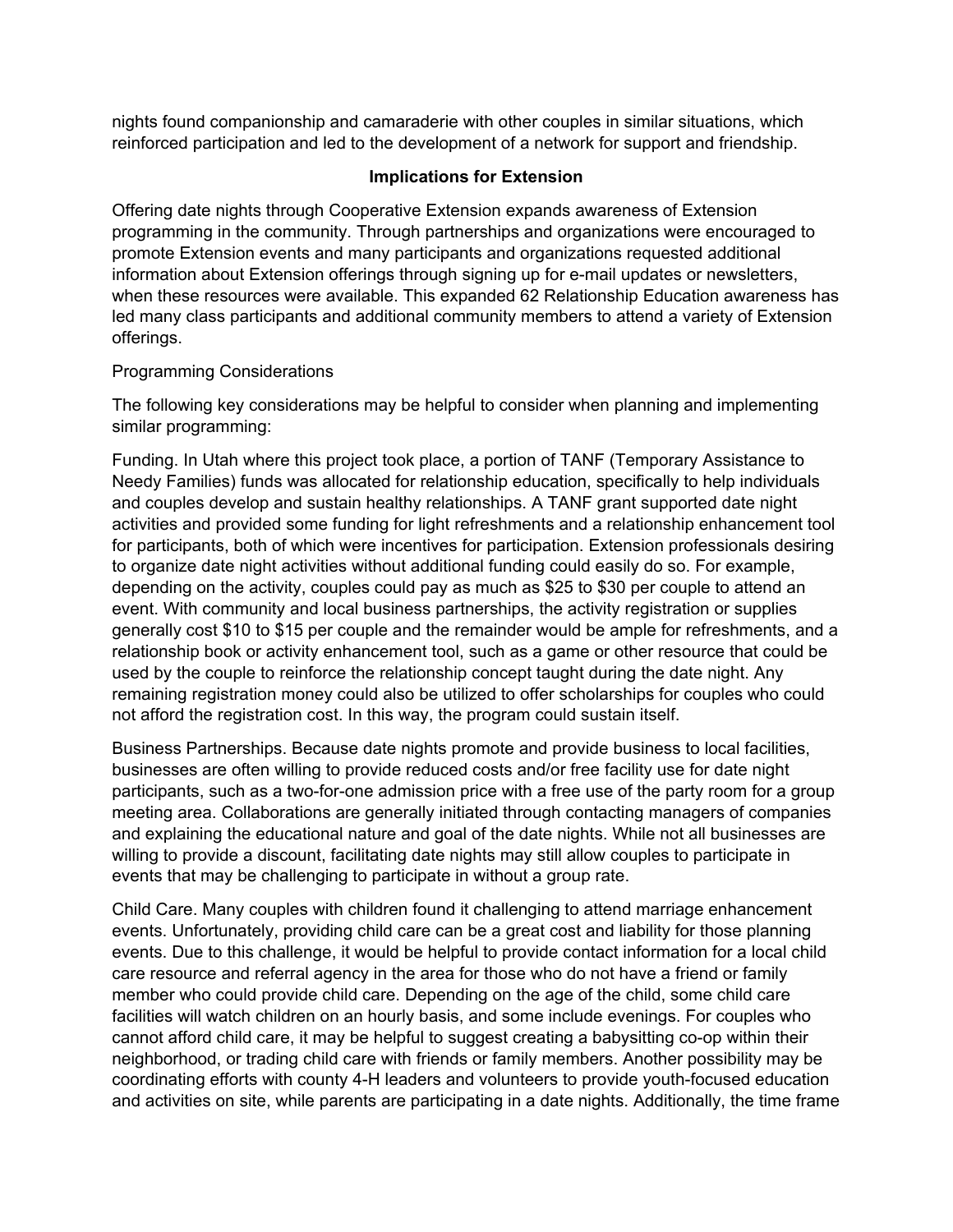of the date nights can be crucial to supporting couples with children. It is helpful to have date nights encapsulated within a two-hour time frame, starting late enough that couples have time to make dinner and child care arrangements before arriving at the event, and ending early enough to not inconvenience those providing child care.

Size of Event. Because of the experiential nature of date nights, these events often tend to be smaller in size than other traditional relationship educational activities. The ideal size of a date night event depends on the activity itself, and is often limited based on venue capacity. When venues can accommodate larger groups, breaking the group into smaller sub-groups may allow for all couples to more fully participate. Experiential date nights allow couples in various stages of their relationship to participate in strengthening their relationships through inexpensive and fun activities. Couples attending traditional marriage education may feel like they are admitting they need help in their relationship, which can be viewed negatively. Men, especially, are less likely to participate in traditional marriage education (Walker, 1999). On the other hand, experiential date nights allow relationship education to be absorbed in an enjoyable, nonthreatening environment. Many couples begin valuable conversations with each other during date night activities, which they can later revisit using skills they have learned. Successful partnerships with local businesses and organizations allow this program to sustain itself. Finally, evaluations indicate that participants found the experiences to be highly valuable and suggest a significant change in the knowledge of relationship skills before and after date nights. Information and skills taught during classes left an impression on participants immediately following the event and introduced new skills to develop long term changes and strengthen relationships.

Naomi Brower, MS Extension Assistant Professor Family and Consumer Sciences Agent 1181 North Fairgrounds Drive Ogden, UT 84404-3100 Phone: (801) 399-8200 naomi.brower@usu.edu 64

#### **References**

Adam, T., & Sawhill, I. (2002). For richer or for poorer: Marriage as an antipoverty strategy. Journal of Policy Analysis and Management, 21, 587-599.

Amato, P. R. (2001). Children of divorce in the 1990s: An update of the Amato and Keith (1991) meta-analysis. Journal of Family Psychology, 15(3), 355-370.

Aune, K., & Wong, N. (2002). Antecedents and consequences of adult play in romantic relationships. Personal Relationships, 9, 279-286.

Baxter, L. A. (1992). Forms and functions of intimate play in personal relationships. Human Communications Research, 18, 336-363.

Blanchard, V., Hawkins, A., Baldwin, S., & Fawcett, E. (2009). Investigating the effects of marriage and relationship education on couples' communication skills: A meta-analytic study. Journal of Family Psychology, 23, 203-214.

Duncan, S. F., Steed, A., & Needham. C. M. (2009). A comparison evaluative study of webbased and traditional marriage and relationship education. Journal of Couple and Relationship Therapy, 8, 162-180.